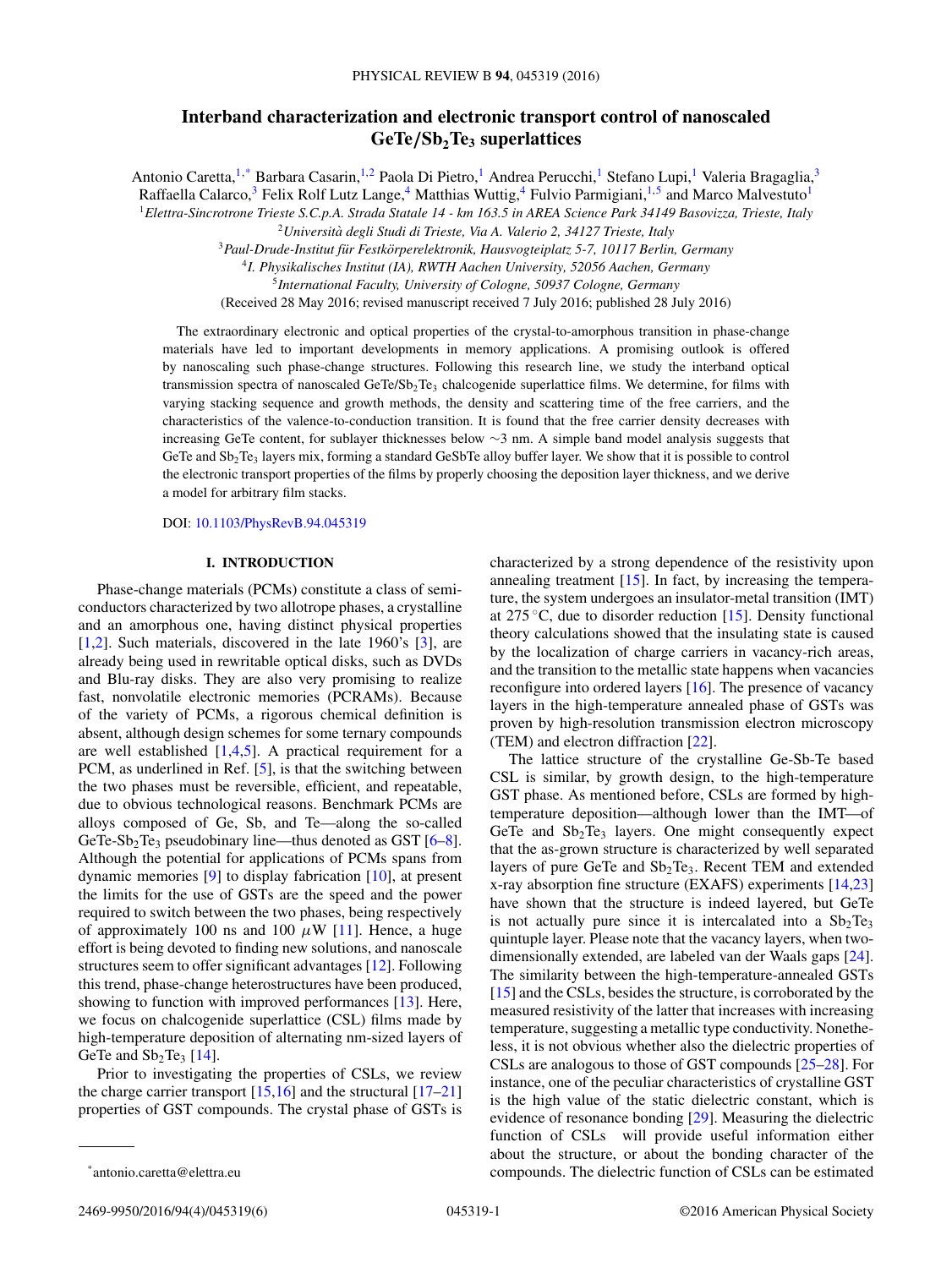<span id="page-1-0"></span>by transmittance experiments, probing simultaneously the character of the interband transition and the density of free electrons.

In this article we compare the optical transmission behavior of films grown by dc magnetron sputtering (MS), with those grown by molecular beam epitaxy (MBE) used as a reference sample. Transmission experiments are performed on films with thicknesses below 100 nm, to guarantee high film quality, and at normal incidence, to simplify the interpretation of the results. Our analysis supports recent results showing that the GeTe layers are not isolated but intercalated within a  $Sb<sub>2</sub>Te<sub>3</sub>$  layer [\[14,23\]](#page-5-0). We explain how intermixing modifies the conductivity of the film. In addition, we show that it is possible to control the electronic transport properties of the CSL not only by an annealing treatment, as in Ref. [\[15\]](#page-5-0), but also by means of a specific stack design. In fact, as we will see, the CSL conductivity depends on the layer sequence, giving a different design pathway for the control of the material properties.

### **II. EXPERIMENT**

CSL samples are grown by MS and MBE on Sb-passivated Si(111) surfaces of intrinsic  $500-\mu$ m-thick wafers above 210 ◦C. MS samples are films of 15 repetitions of [GeTe(*N* nm)/Sb<sub>2</sub>Te<sub>3</sub>(3 nm)], where  $N = 1,2,3$ . For the MBE samples we use the intermediate  $N = 2$  case. Growing  $\mu$ m-thick samples is not beneficial for transmittance experiments since stacking defects in the CSL will increase exponentially. MS annealed (ANN) samples—at 250 °C for 30 min are distinguished from the MS as-deposited (ASD) ones. Transmission experiments in the energy range 0.06–1.23 eV were collected at the SISSI beamline on the Elettra storage ring [\[30\]](#page-5-0) by a Bruker VERTEX 70v spectrometer. The data range used is 0.075–1 eV due to the fact that, at low energies, the light source intensity is low and, above 1.1 eV, the light is absorbed by the Si substrate (indirect band gap). Please note that it is not possible to use glass transparent substrates in order to improve the transmittance experiments, since the CSLs must be specifically grown on the  $Si(111)$  surface to guarantee epitaxy. Furthermore, we used, for each sample, the respective clean substrate as a reference. The fitting function is determined for multilayer thin film optics [\[31\]](#page-5-0).

#### **III. FITTING MODEL AND RESULTS**

Figure 1 shows the absorbance  $-\ln(T_{CSL}/T_{Si})$ , with  $T_{CSL}$ and  $T_{\rm Si}$  respectively the sample and the substrate transmission, as a function of the incoming photon energy for all the samples. The data present few physically relevant features, common to all samples and regardless of growth technique and layer stack. In particular, we observe (i) the onset of an absorption edge below ∼0*.*15 eV, increasing by decreasing the photon energy, (ii) a minimum between 0.15 and 0.3 eV, and (iii) a broad feature rising above ∼0*.*4 eV, increasing towards higher energies. In analogy to Ref. [\[29\]](#page-5-0), we associate the low frequency absorption component to free Drude electrons, and the higher-energy broadband to the onset of the valenceto-conduction absorption. The absorption modulation of the data, particularly visible on the MS 33 annealed sample, is an



FIG. 1. Absorbance spectra of MBE 23, MS 13-23-33 asdeposited (ASD) and MS 13-23-33 annealed (ANN) samples.

artifact due to multilayer interference effects. We account for interference effects by calculating the transmission coefficient  $T_{\text{data}} = T_{\text{CSL}}/T_{\text{Si}}$  including reflection losses.

The film dielectric function (DF) is modeled with a sum of a Drude and a single Tauc-Lorentz (TL) oscillator term [\[29,32\]](#page-5-0),

$$
\epsilon(x) = \epsilon^{\text{Drude}}(x) + \epsilon^{\text{TL}}(x),\tag{1}
$$

where

$$
\epsilon^{\text{Drude}}(x) = -\frac{\omega_p^2}{x^2 + 1/\tau^2} + i \frac{\omega_p^2}{x \tau (x^2 + 1/\tau^2)},
$$

with *x* the photon energy,  $\omega_p$  the plasma frequency, and *τ* the scattering time. The real part of  $\epsilon^{\text{Drude}}$  is a negative Lorentzian function centered at zero while the imaginary part is positive and diverges at zero. The Tauc-Lorentz dielectric function is obtained by Kramers-Kronig integration  $[\epsilon_1(x)]$  $1 + \frac{1}{\pi} \int_{-\infty}^{\infty}$ −∞  $\frac{\epsilon_2(x')}{x'-x}dx'$ ] from the imaginary part,

$$
\begin{cases}\n\epsilon_2^{\text{TL}}(x \leqslant E_g) &= 0, \\
\epsilon_2^{\text{TL}}(x > E_g) &= \frac{ACE_0(x - E_g)^2}{x\left[\left(x^2 - E_0^2\right)^2 + C^2 x^2\right]},\n\end{cases} \tag{2}
$$

where *A* is the TL amplitude,  $E<sub>g</sub>$  is the Tauc—or optical gap,  $C$  is the bandwidth, and  $E_0$  is the central frequency,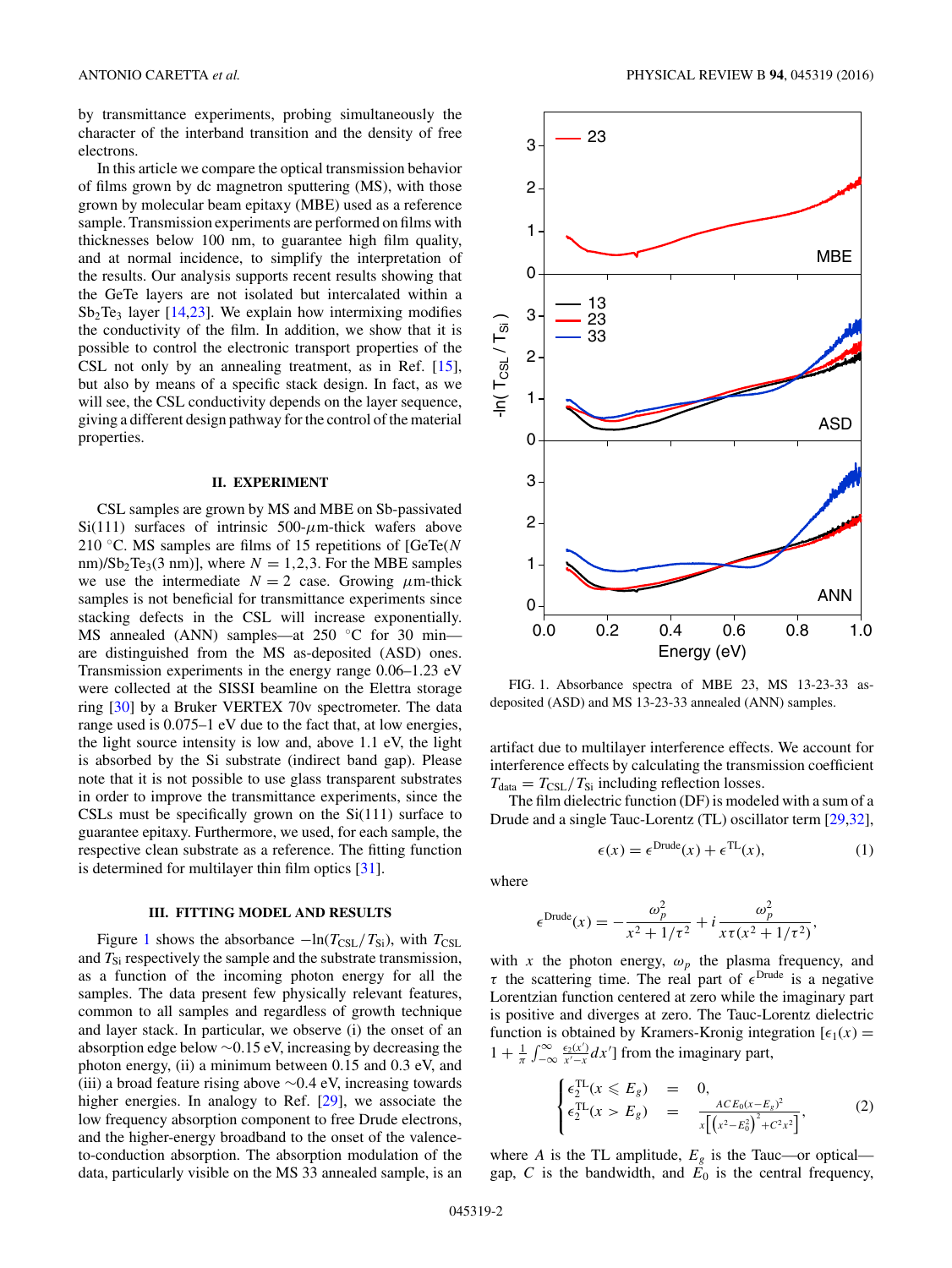

FIG. 2. (a) Transmission data for MBE 23 and fitting curve  $T_{\text{fit}}$ . The fitting curve is also recalculated for different values of  $\omega_p$ (±15%). (b) Dielectric function resulting from the fit (please note that the  $x$  axis is expanded). Both the real (red) and the imaginary (blue) components of the DF are shown also subtracting the Drude contribution (dashed).

representing the photon energy where the transition probability is at the maximum.

For the (intrinsic) silicon substrate we use  $\epsilon(x) \sim 3.45$ [\[33\]](#page-5-0). We verified the assumptions made for the dielectric properties of the substrate by transmittance measurements on virgin wafers. Regarding the calculation of  $T_{\text{fit}}(x)$ , we include multiple coherent propagation only for the thin CSL film. Also, the CSL film thickness is a free parameter of the fitting procedure. A typical fit result is shown in Fig.  $2(a)$ . The related DF is plotted in Fig.  $2(b)$ . The misfit between the experimental and calculated data is due to Si phonons (the peak at ∼0*.*3 eV) and probably to the small contribution of interference effect from the substrate that have not been accounted for. In Fig.  $2(a)$ we also show the transmission curve calculated with different values of  $\omega_p$  ( $\pm 15\%$ ). Interestingly, although the data points do not cover the full Drude low-energy component of the transmittance, the fit is definitely still accurate, at least within this variation range of  $\omega_p$ . In all cases the fit function  $T_{\text{fit}}(x)$ describes all the main features of the transmission data, thus the deduced parameters are meaningful.

TABLE I. Parameters resulting from the fit of Eq. [\(1\)](#page-1-0) for all the measured samples. The error on the fit procedure is shown in parentheses, representing the deviation of the last digit. The lowenergy limit of the TL DF,  $\epsilon_1^{\text{TL}}(0)$ , is also computed. \*Please note that  $1 \text{ eV} = 1.5193 \times 10^{15} \text{ rad/s}.$ 

|                   | TL.          |            |                             | Drude                        |             |
|-------------------|--------------|------------|-----------------------------|------------------------------|-------------|
|                   | $E_{g}$ (eV) | $E_0$ (eV) | $\epsilon_1^{\text{TL}}(0)$ | $\omega_p$ (eV) <sup>*</sup> | $\tau$ (fs) |
| <b>MBE 23</b>     | 0.3(1)       | 1.7(2)     | 23                          | 0.7(1)                       | 8(2)        |
| ASD <sub>13</sub> | 0.1(2)       | 1.5(2)     | 35                          | 1.0(1)                       | 9(2)        |
| ASD <sub>23</sub> | 0.0(1)       | 1.5(1)     | 29                          | 0.9(1)                       | 6(2)        |
| ASD <sub>33</sub> | 0.0(1)       | 1.5(1)     | 24                          | 0.7(1)                       | 7(2)        |
| <b>ANN 13</b>     | 0.1(2)       | 1.3(1)     | 30                          | 1.1(1)                       | 8(2)        |
| <b>ANN 23</b>     | 0.0(1)       | 1.3(1)     | 24                          | 0.8(1)                       | 13(2)       |
| <b>ANN 33</b>     | 0.5(1)       | 1.5(1)     | 23                          | 0.7(1)                       | 6(2)        |

The fit parameters for the TL oscillator and the Drude term, for each investigated CSL, are given in Table I.

#### **IV. DISCUSSION**

We first consider the TL component of the DF, whose *Eg* (eV),  $E_0$  (eV), and  $\epsilon_1^{\text{TL}}(0)$  parameters are given in Table I. The Tauc gap lies below 0.5 eV. *E*0, representing the maximum of the semiconductor optical absorption, has an average value of approximately 1.5 eV. This value matches quite well with the experimentally obtained value of crystalline GeTe [\[34\]](#page-5-0) and GST [\[29\]](#page-5-0). Moreover, the computed low frequency value of the real part of the TL DF,  $\epsilon_1^{\text{TL}}(0)$ , has an average value above 20. This high  $\epsilon_1^{TL}(0)$  value is typical of the crystal phase of PCMs [\[29\]](#page-5-0), suggesting the presence of resonance bondings. In summary, the TL component of our CSL is approximately independent on the annealing treatment. The fact that annealing does not affect the as-deposited (ASD) structures might suggest that the films undergo an immediate reorganization during growth, which is more effective than annealing itself [\[35\]](#page-5-0). The analysis of the free electrons in our CSL supports this hypothesis.

The plasma frequency and the scattering time, resulting from the fitting procedure, are presented in Table I. While the scattering time ranges between 5 and 15 fs—just half with respect to Copper at 300 K [\[36\]](#page-5-0)—the plasma frequency consistently decreases with the increase of the stacking sequence 13-23-33, both for the ASD and ANN samples. The CSL carrier density  $n = \frac{m_e \epsilon_0}{e^2} \omega_p^2$ , derived from  $\omega_p$  with the vacuum permittivity  $\epsilon_0$ , and  $m_e$  and *e* respectively the electron mass and charge, is shown in Fig. [3.](#page-3-0) A decrease of *n* is observed with the increase of nominal GeTe content in the film. In general, crystalline GST compounds are *p*-type semiconductors [\[37\]](#page-5-0). At present, the carrier charge and effective mass in CSLs are not known, but this lack of information does not affect the general conclusions reached here. Also, the conductivity  $\sigma = \frac{e^2}{m_e} n \tau$  shows the same trend. This behavior can be explained either by an increased defectivity, by a lower conductivity of GeTe with respect to  $Sb<sub>2</sub>Te<sub>3</sub>$ , or by an increase of the optical gap. Yet, since the comparison acts within the MS grown samples, we expect the same growth quality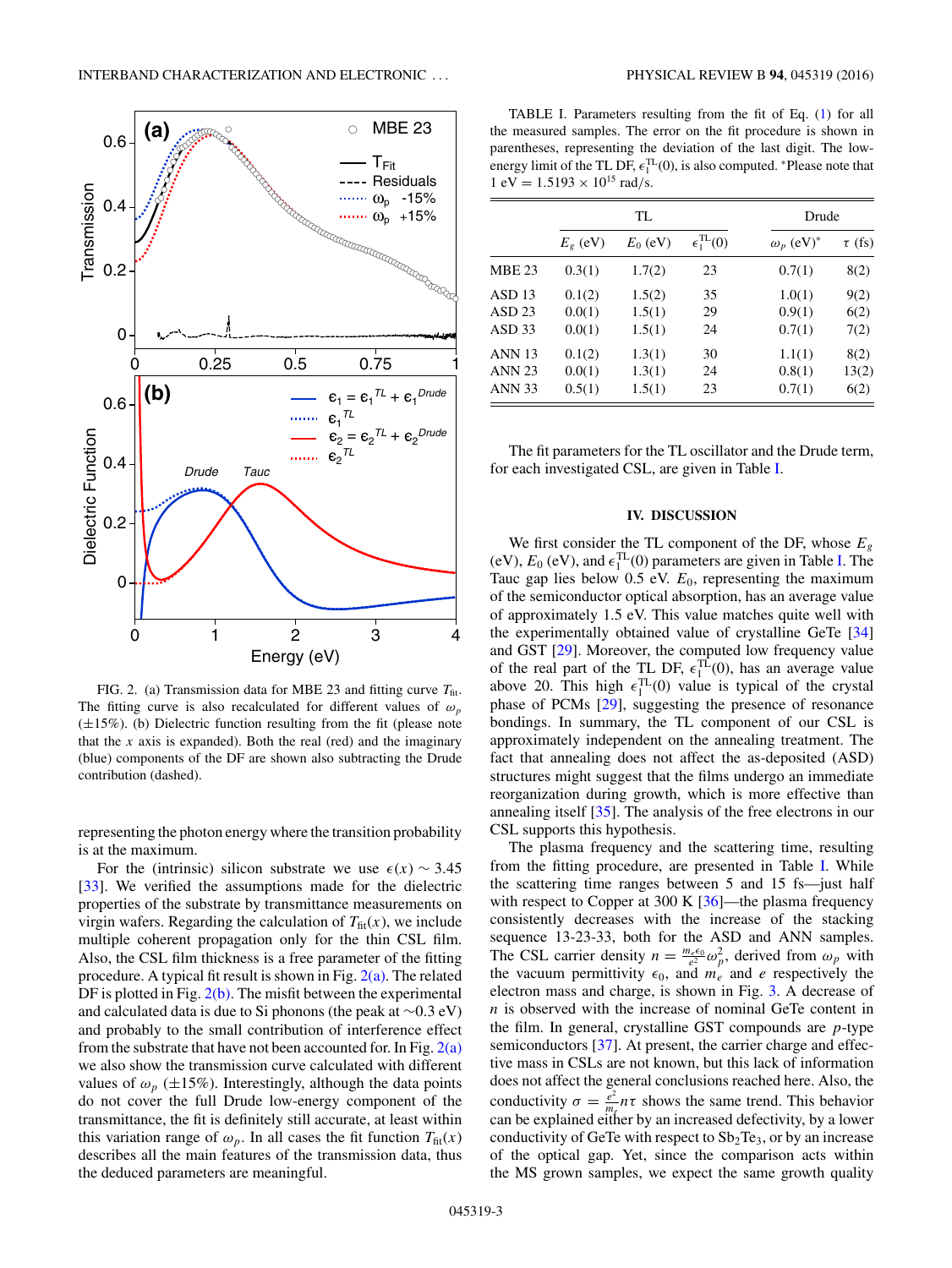<span id="page-3-0"></span>

FIG. 3. Free carrier density  $n = \frac{m_e \epsilon_0}{e^2} \omega_p^2$  obtained from the Drude term of the fit. A decrease of *n* is observed with increasing GeTe content.

and—consequently—the same concentration of defects. In addition, pure GeTe has a *higher*free carrier concentration with respect to  $Sb_2Te_3$  [\[38,39\]](#page-5-0). Thus, the expected trend with stack sequence 13-23-33 should be opposite than that observed. It follows that variations of *n* must result from changes of the electronic band structure.

The intermixing of GeTe and  $Sb<sub>2</sub>Te<sub>3</sub>$  layers raises the material optical gap, causing a reduction of the free carrier concentration. Figure  $4(a)$  sketches the band diagrams for GeTe,  $Sb_2Te_3$ , and GSTs, in analogy to Refs. [\[15,17\]](#page-5-0). The diagrams emphasize the differences between the optical gaps and the presence of degenerate electrons in the conduction band. Both GeTe and Sb<sub>2</sub>Te<sub>3</sub> have a low Tauc gap,  $E_g \sim 0.1 \text{ eV}$  $[40-42]$ , while for GST,  $E_g^{\text{GST}} \sim 0.4$  eV  $[29,37,43]$ . In first approximation the Tauc gap of the CSL depends on the constituents' volume fraction and on their respective gaps. If GeTe and  $Sb<sub>2</sub>Te<sub>3</sub>$  are ideally separated inside the CSL, the film is expected to have a small gap and high carrier concentration, independent of the relative content of the two elements. If instead GST is formed by the intermixing of the two, the material Tauc gap must rise. The more GST is formed, the higher is the Tauc gap (approaching eventually the value of GSTs) and the lower is the number of degenerate electrons. This is consistent with the carrier density of the sequence 13-23-33, shown in Fig. 3.

#### **V. ELECTRIC TRANSPORT CONTROL**

We extrapolate the trend observed in the present CSL to a stack of general thickness, having  $(GeTe)_N/(Sb_2Te_3)_M$  as a repeat unit, where  $N, M \geq 1$ . This formula is applicable to all CSL structures developed so far in the literature: (i) superlatticelike (SSL) PCMs, with  $N, M > 2$  [\[44\]](#page-5-0); (ii) interfacial phase change materials (IPCMs), with  $N \leq 4, M \leq 2$  [\[13\]](#page-5-0); (iii) the case  $N = 2M$ , studied in Ref. [\[39\]](#page-5-0); and (iv) our CSLs.



FIG. 4. (a) Sketch of the band diagram of GeTe,  $Sb<sub>2</sub>Te<sub>3</sub>$ , and GST materials. The Tauc gap  $E<sub>g</sub>$  in both GeTe and  $Sb<sub>2</sub>Te<sub>3</sub>$  is lower with respect to GST compounds. Thermal promotion of valence band (VB) electrons to the conduction band (CB) is accordingly reduced in GSTs, hence the free carrier density and the conductivity are lower. (b) Examples of the formation of GST at the interface between GeTe and  $Sb_2Te_3$  ( $N = 1,4,9$  and  $M = 4$ , in order from left to right): (i) The formation of a single GST layer leaves three pure  $Sb<sub>2</sub>Te<sub>3</sub>$ layers; (ii) diffusion involves at most two  $Sb<sub>2</sub>Te<sub>3</sub>$  and four GeTe layers at each interface, forming a maximum possible GST; (iii) the formation of GST leaves a single pure GeTe layer.

We assume our stack sequence corresponds to  $N = 2,4,6$ and  $M = 3$ , since 1 nm of GeTe along the (111) direction is composed of at least two bilayers [\[14,45\]](#page-5-0). The conductivity of a CSL in the general case is calculated assuming that GeTe and  $Sb<sub>2</sub>Te<sub>3</sub>$  layers intermix at the interface, forming GST, as shown in Fig.  $4(b)$ . The structure of the intermixed stack is calculated with the following assumptions: (i) It is only possible to form either  $Ge_1Sb_2Te_4$  (GST124), or  $Ge_2Sb_2Te_5$  $(GST225)$ , or  $Ge_3Sb_2Te_6$   $(GST326)$ ; (ii) interdiffusion effects do not involve more than two  $Sb<sub>2</sub>Te<sub>3</sub>$  and four GeTe layers for each interface; and (iii) among various possible stacking sequences, the one with the highest GST content is chosen for simplicity. The first and second assumptions are motivated by TEM and EXAFS experiments [\[14,23\]](#page-5-0) on the same CSLs, and by the fact that GST124, GST225, and GST326 are the most stable and favorable GST structures [\[22\]](#page-5-0). All these assumptions could be refined but, as we report below, they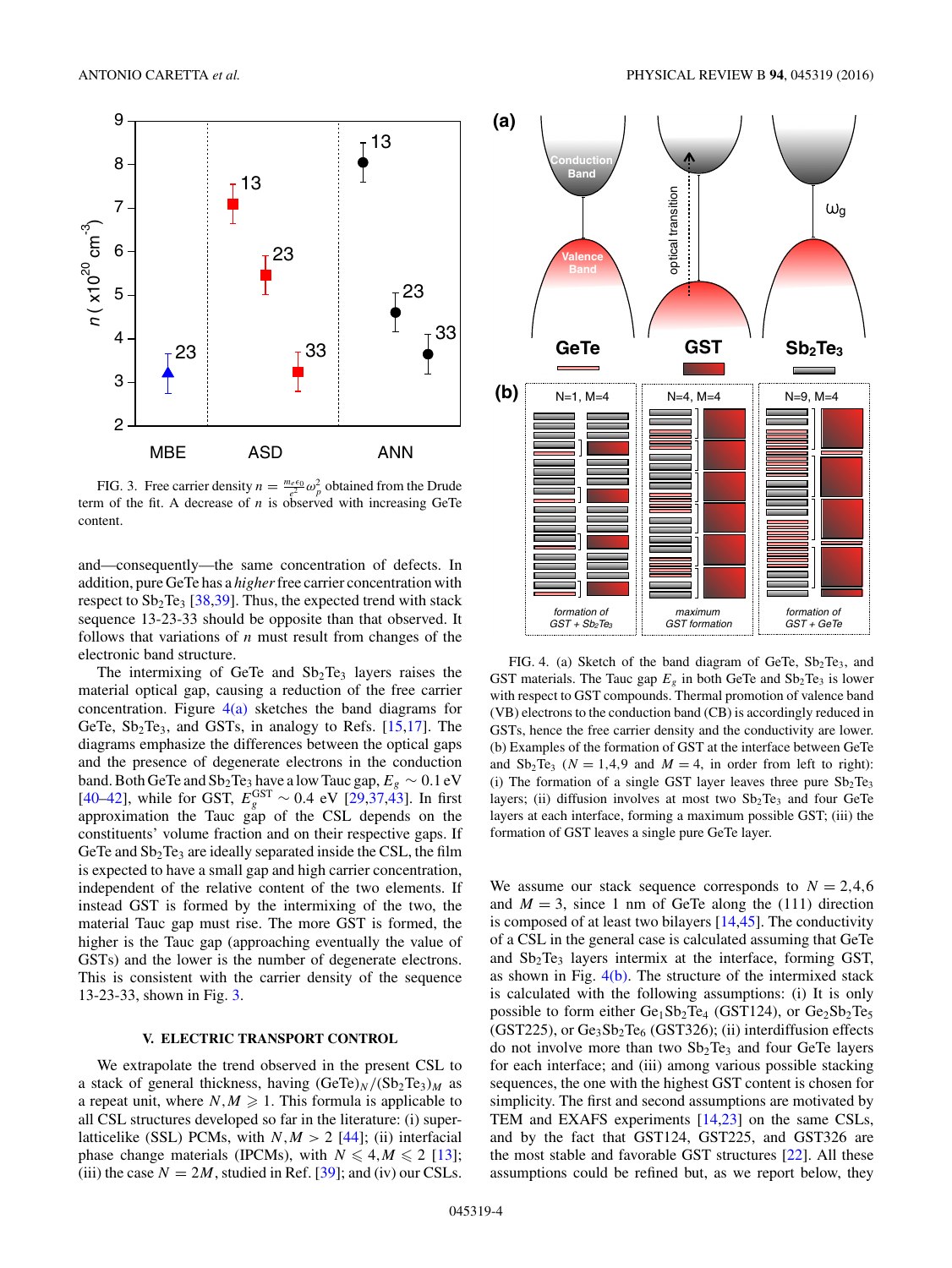<span id="page-4-0"></span>

FIG. 5. (a) Conductivity of the film calculated from Eq. (3) for an increasing number of GeTe units, and compared with the measured conductivity of the CSLs. (b) Conductivity of a film with stack sequence  $(GeTe)_N/(Sb_2Te_3)_M$ . The red dashed diagonal indicates the lowest conductivity region. The black dashed horizontal lines represent the cut used to generate (a).

are sufficient to properly describe the experimental trends. We also include a few examples in Fig.  $4(b)$  in order to clarify the model. Given the bulk conductivities  $\sigma_{\text{GeTe}}$ ,  $\sigma_{\text{Sb}_2 \text{Te}_3}$ , and  $\sigma_{\text{GST}}$ [\[39\]](#page-5-0), the film conductivity is finally calculated as

$$
\sigma^{(N,M)} = \sum_{i} v_i \sigma_i, \tag{3}
$$

where  $v_i$  is the volume fraction of the *i*th component (GeTe,  $Sb<sub>2</sub>Te<sub>3</sub>$ , and GST).

In Fig.  $5(a)$ , the conductivity measured for all our samples is compared with the conductivity  $\sigma^{(N,M=3)}$ , as a function of GeTe layer units N. In agreement with experimental observations, the conductivity decreases from  $N = 1$  down to  $N \sim 8$ . The strikingly different behavior of the "nonintermixing" case, calculated simply via Eq. (3) with  $v_{\text{GST}} = 0$ , demonstrates once more that intermixing effects must be accounted for when working with superlattice structures.

For completeness, the dependence of  $\sigma^{(N,M)}$  is shown in Fig.  $5(b)$ . It is interesting to note that the conductivity has a minimum along the diagonal  $M \sim N/2$  up to  $N = 8$  that corresponds to the maximum possible volumetric formation of GST, hence forming the material with the lowest conductivity. For higher values of *N* and *M*, the conductivity approaches the "nonintermixing" case, as also visible for high values of the GeTe units in Fig.  $5(a)$ . We want to underline that intermixing effects were most probably already present in Ref. [\[39\]](#page-5-0), where the case  $M = N/2$  (equal sublayer thickness) was studied. These authors, in fact, observe that the superlattice films always have lower conductivity with respect to GeTe and  $Sb<sub>2</sub>Te<sub>3</sub>$ , in agreement with our picture.

## **VI. CONCLUSION**

In this work we deduce important structural details of crystalline  $GeTe/Sb<sub>2</sub>Te<sub>3</sub>$  superlattice deposited at high temperature (*>*210 ◦C) by studying the film interband transmission. We observe that, at the interface between the GeTe and  $Sb<sub>2</sub>Te<sub>3</sub>$ deposition layers, a crystalline GST compound is already formed during growth. GST, having a higher band gap with respect to its constituents, lowers the number of degenerate conduction electrons. By varying the respective number of building block layers it is possible to control the percent of GST in the film, and consequently the film conductivity, with no need of an annealing treatment. In the future it would be interesting to investigate the dynamics deriving from the intermixing and ion diffusion by depositing two single thick layers of GeTe and  $Sb<sub>2</sub>Te<sub>3</sub>$  and studying the interface effects at different deposition and annealing conditions.

### **ACKNOWLEDGMENTS**

This work was supported by EU within FP7 project PASTRY (GA 317764). A.C. would like to acknowledge Roberta Ciprian for useful comments.

- [1] D. Lencer, M. Salinga, and M. Wuttig, [Adv. Mater.](http://dx.doi.org/10.1002/adma.201004255) **[23](http://dx.doi.org/10.1002/adma.201004255)**, [2030](http://dx.doi.org/10.1002/adma.201004255) [\(2011\)](http://dx.doi.org/10.1002/adma.201004255).
- [2] [V. L. Deringer, R. Dronskowski, and M. Wuttig,](http://dx.doi.org/10.1002/adfm.201500826) Adv. Funct. Mater. **[25](http://dx.doi.org/10.1002/adfm.201500826)**, [6343](http://dx.doi.org/10.1002/adfm.201500826) [\(2015\)](http://dx.doi.org/10.1002/adfm.201500826).
- [3] S. R. Ovshinsky, [Phys. Rev. Lett.](http://dx.doi.org/10.1103/PhysRevLett.21.1450) **[21](http://dx.doi.org/10.1103/PhysRevLett.21.1450)**, [1450](http://dx.doi.org/10.1103/PhysRevLett.21.1450) [\(1968\)](http://dx.doi.org/10.1103/PhysRevLett.21.1450).
- [4] N. Mott and E. Davis, *Electronic Processes in Non-Crystalline Materials* (Oxford University Press, Oxford, UK, 1971).
- [5] D. Lencer, M. Salinga, B. Grabowski, T. Hickel, J. Neugebauer, and M. Wuttig, [Nat. Mater.](http://dx.doi.org/10.1038/nmat2330) **[7](http://dx.doi.org/10.1038/nmat2330)**, [972](http://dx.doi.org/10.1038/nmat2330) [\(2008\)](http://dx.doi.org/10.1038/nmat2330).
- [6] M. Chen, K. A. Rubin, and R. W. Barton, [Appl. Phys. Lett.](http://dx.doi.org/10.1063/1.97617) **[49](http://dx.doi.org/10.1063/1.97617)**, [502](http://dx.doi.org/10.1063/1.97617) [\(1986\)](http://dx.doi.org/10.1063/1.97617).
- [7] N. Yamada, E. Ohno, K. Nishiuchi, N. Akahira, and M. Takao, [J. Appl. Phys.](http://dx.doi.org/10.1063/1.348620) **[69](http://dx.doi.org/10.1063/1.348620)**, [2849](http://dx.doi.org/10.1063/1.348620) [\(1991\)](http://dx.doi.org/10.1063/1.348620).
- [8] M. Wuttig and N. Yamada, [Nat. Mater.](http://dx.doi.org/10.1038/nmat2009) **[6](http://dx.doi.org/10.1038/nmat2009)**, [824](http://dx.doi.org/10.1038/nmat2009) [\(2007\)](http://dx.doi.org/10.1038/nmat2009).
- [9] M. Wuttig, [Nat. Mater.](http://dx.doi.org/10.1038/nmat1359) **[4](http://dx.doi.org/10.1038/nmat1359)**, [265](http://dx.doi.org/10.1038/nmat1359) [\(2005\)](http://dx.doi.org/10.1038/nmat1359).
- [10] P. Hosseini, C. D. Wright, and H. Bhaskaran, [Nature \(London\)](http://dx.doi.org/10.1038/nature13487) **[511](http://dx.doi.org/10.1038/nature13487)**, [206](http://dx.doi.org/10.1038/nature13487) [\(2014\)](http://dx.doi.org/10.1038/nature13487).